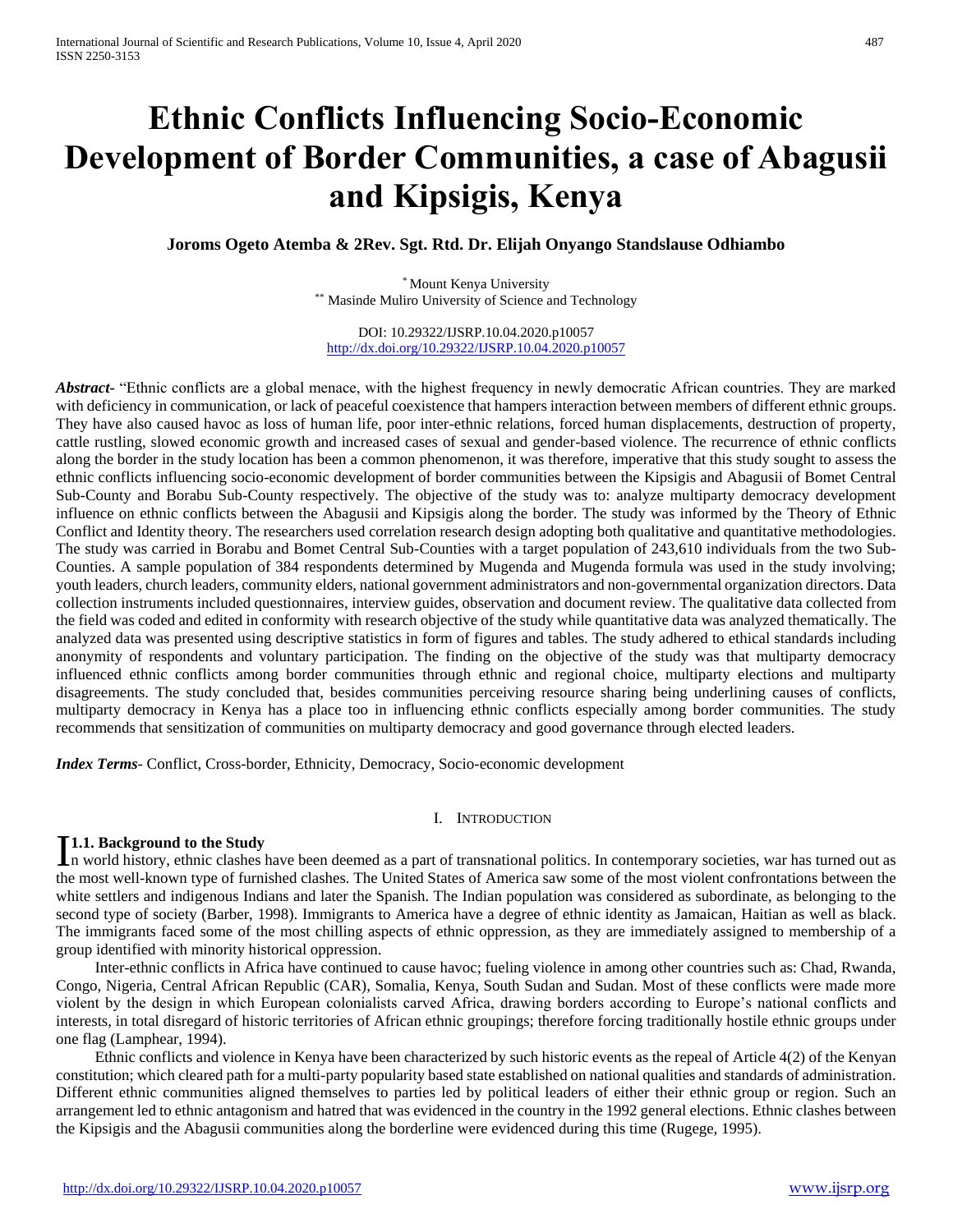The Kipsigis community belongs to a Nilotic ethnic group with their origin from the Nilo-Saharan language family. The Kipsigis originated from southern Sudan. During pre-colonial era, the Kipsigis community was identified through their "warrior element", meaning combatants. The common economic activities among the Kipsigis were herding and agriculture (occasionally cash crops like wheat, pyrethrum, tea and coffee). Living on the fertile highlands in Western parts of Kenya, the Kipsigis at present also grow maize among other food crops (Saltman, 1977). On the other side, the Abagusii originated from the Congo basin. They entered Kenya from Uganda through Mount Elgon to Goye Bay near Lake Victoria, and then moved into Kano plains and Kabianga, where they experienced a lot of calamities and therefore went back to their present settlement in Kisii and Nyamira Counties which borders the Kipsigis to the West. The Abagusii are well known in agricultural activities like bananas, maize, pineapples and sugarcane farming (Bosire, 2013).

 To the Center for Multi-Party Democracy {CMD} (2015:113) "Kenya experiences frequent ethnic conflicts though 75% of those conflicts are deemed to be minor skirmishes". Severity of these conflicts between the Kipsigis and Abagusii are witnessed during general election encounters; in 1992 general elections, during the 2007/2008 post-election election crisis and the 2013 general elections. Such encounters have led to mass emigrations of ethnic minority communities to other geographic parts.

 The Coalition for Peace in Africa {COPA} (2011) argues that "common factors that have been distinguished as principle wellspring of episodes of shared viciousness incorporate; provincial approaches, political actuation, inaccessibility of land, water and field assets, loss of customary eating land, cows stirring in Kenya, absence of elective wellsprings of job, fears of psychological warfare, badgering , robbery and coercion". It is evident that common fueling factors behind many ethnic conflicts are resource-based and political influence, where neighboring communities face hostility and disagreements in sharing already meager resources amicably.

 The Kipsigis and Abagusii as neighboring ethnic groups have been locked in conflicts sporadically exploding to violence time and again. This occurs mainly within the community borders along the Borabu and Bomet Central Sub Counties. The Bomet Central/Borabu boarder serves as the boundary and administrative boarder between the Bomet and Nyamira counties, as well as the demarcation between the lands of the kipsigsis, a Kalenjin sub-ethnic living on the Bomet County, and the Abagusii, a Bantu sub-ethnic, most commonly known as Abagusii of Nyamira County. The study will seek to assess the influence of such ethnic conflict on the socioeconomic development between the border communities.

## **1.2. Statement of the Problem**

 The Kipsigis and Abagusii ethnic communities of Bomet Central and Borabu Sub-Counties borderline have experienced a lot of continuous conflict, insecurity, frequent cattle rustling and periodical cycle of political election conflicts which has caused social disorders at the border region. Although much has been written on inter-ethnic conflicts in the world and Kenya specifically, scanty information related to ethnic conflicts between the Kipsigis and Abagusii of the Bomet Central and Borabu border exist. Scholars like Rutto (2014) and Mwangi and Njuguna (2005) have written much on the history of the Abagusii and Kipsigis respectively, but, they have not cited much on the ethnic conflicts between the two communities. A few of the studies carried out along the border share the idea that, the conflicts between the Kipsigis and Abagusii have much to do with politics of the region. Other studies like the Kiliku Report (1992) points to economic resources especially land. Omwenga (2016)., Chepkemoi *et al* (2017) studied the influence interethnic conflicts along Borabu-Sotik and Chebilat-Borabu borders respectively. This study however, was carried out along the border of Borabu-Bomet Central Sub-Counties, to assess the influence of ethnic conflicts on socio economic development of the border communities.

# **1.3. Research Objective**

 The objective was to: Analyze multiparty democracy development influence on ethnic conflicts between the Abagusii and Kipsigis along the border. The objective was supplemented by the following research question: What is the influence of multiparty democracy development on ethnic conflicts between the Abagusii and Kipsigis along the border?

# **1.4. Justification of the Study**

 Several scholars have written extensively on ethnicity and intra and inter-ethnic relations. Some of them are: Kakai (2000) on inter and intra-ethnic conflicts., Waller (1985, 1993) on ethnicity and identity in East Africa., Matson (1983) on water resources and conflicts in the Middle-East, Mwanzi (1977) on the history of Kipsigis., Ogot (1976) on ethnicity, nationalism and democracy, Ochieng' (1974) on pre-colonial history of the Abagusii of Kenya., Muriuki (1974) on ethnicity in Africa, Kipkorir (1973) on agricultural changes in the Kipsigis land., Were (1967) on towards genocide in Kenya and Osogo (1966) on ethnicity and its management in Africa. Different reasons have been give to explain the causes of inter-ethnic conflicts in Kenya. Ethnic conflicts in Kenya are caused by boundary or land disputes, political issues, leadership disputes, problems over livestock and poor communication. Despite all the efforts, ethnic conflicts along the border between the Abagusii and Kipsigis continue affecting the wellbeing of the people.

#### **1.5. Scope of the Study**

 The study was restricted to the period between 1992 and 2017; this is after the re-introduction of the multiparty democracy in 1992 which fueled hostility among border communities especially between the Kipsigis and Abagusii and the recurrence of ethnic conflicts. The study was further restricted to the Borabu-Bomet Central Sub-County cross-border conflicts between the Kipsigis and Abagusii communities. This is because the two communities have been living in tension with and suspicion of one another since the reintroduction of multi-partyism in Kenya.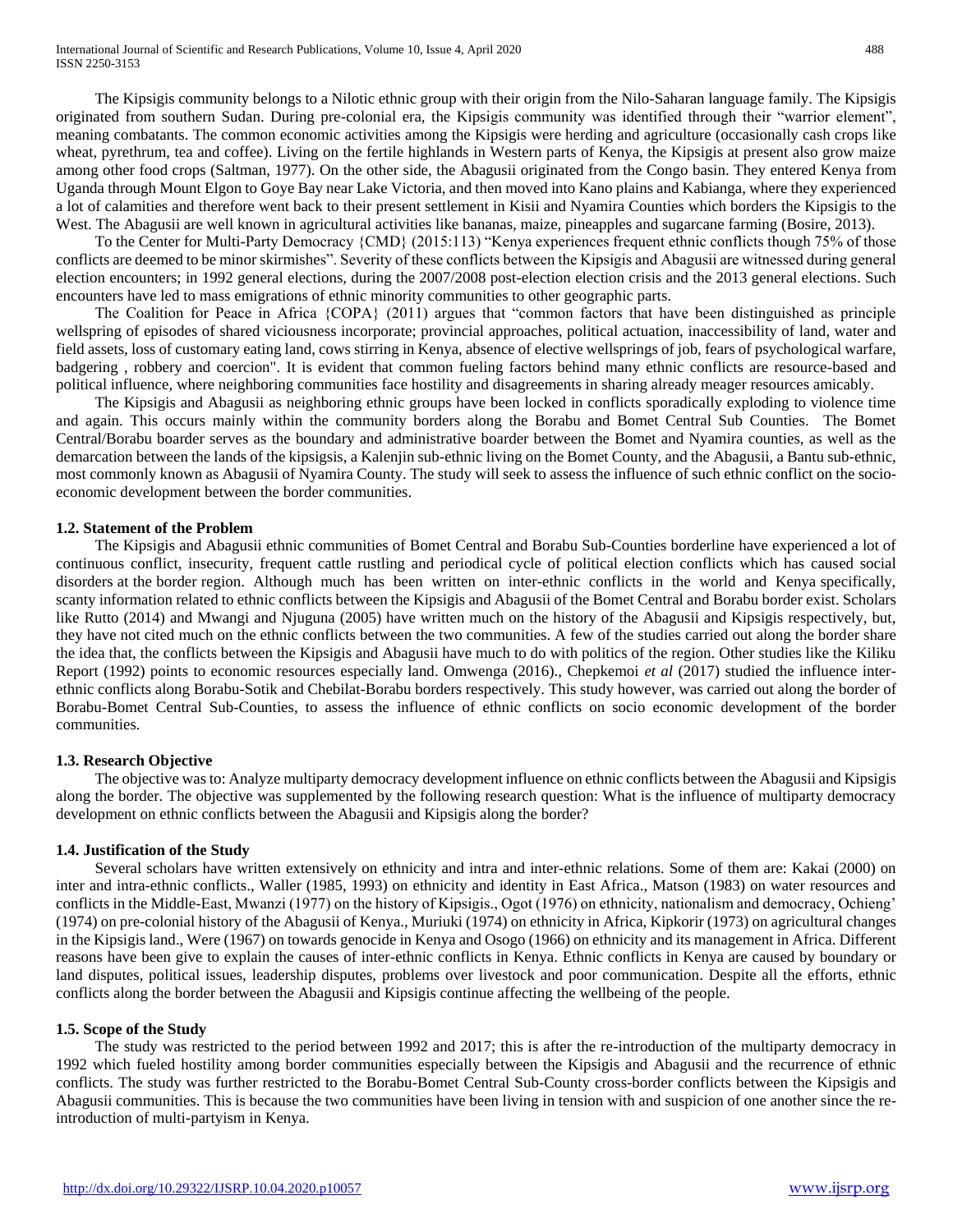# II. LITERATURE REVIEW

## **2.1. The Concept of Ethnic Conflict**

 Ethnic conflicts do have a political and armed conflict touch; for example there were confrontations between the white settlers, the Spanish and the indigenous red Indians, over which community was supposedly subordinate to the other (Barber, 1998). Smith (2000) observes that real definition of ethnic conflicts is still surrounded with controversies. Ethnic conflicts have their roots based on resource sharing, political and class affiliations. Moreover, some of these conflicts do not explode into violence thus; ethnic conflicts exist as violent and non-violent conflicts, with the latter being inevitable. Violent conflicts can be avoided if right strategies are adopted and applied.

 Kipkemoi (2015) in her thesis cites land resource as a core factor in persuading most ethnic conflicts in Kenya. Land is a core factor of production in Kenya and thus groups as well as individuals struggle over it for ownership and production thus, land-based conflicts exist almost everywhere in the country. Since the year 1991, Resource sharing in Kenya after independence has become the key issue in fueling inter-ethnic conflicts whereby, some communities feel they were oppressed and marginalized in resource sharing as compared to other communities. Such cases have existed more specifically along border communities of the Abagusii and Kipsigis.

#### **2.2. Multiparty Democracy and Ethnic Conflicts**

 On global viewpoint on democracy and conflicts, they argue that during the Cold War period, waves of advocacies and debates around liberal democracy, democratic transitions and violence were ushered in in the former Soviet Union and Eastern Europe. There were also renaissances of intra-state wars and conflicts in various parts of the world which illogically "coincided with the process of transitions to democracy" (Lake and Rothchild, 1998:67). However, this is more of dark democracy which is the dark side of improperly managed democratic transitions.

 On African perspective, Walle (2009) argues that the political and liberal movements on the African continent resulted into unrestricted media, formation of democratic opposition political parties, trade unions and mass of civil organizations self-governing from the government. Stewart and O'Sullivan (1998) epitomized that the democratic transition However, divisive politics fuels ethnic conflicts especially along border communities like the Abagusii and Kipsigis. The study analyzed the influence of multiparty democracy on socio-economic development of border communities.

 The wave of democratic political changes that started in the early 1990s appears to have led to the establishment of democracy in terms of multiparty politics. The emergence of political pluralism has engendered the polarization of particularistic groupings as political parties crystallize mostly on the basis of ethnic and regional interests rather than common ideology or political principles (Dreyton, 1995., Nzongola and Lee, 1997., Jonyo, 2002). This tendency does not guarantee unity and stability in a country. Moreover, state policies of non-accommodation and recalcitrance provide strong push factors for ethnic conflict (Osamba., 2001; Mwagiru, 2002).

 Nyukiri (1997) argues that, the re-introduction of multiparty politics in Kenya in 1992 had a number of far-reaching impacts, one of which was the eruption of ethnic clashes in the Rift Valley, Nyanza, Western and the Coast regions. Apollos (2010) argues that, since the emergence of multiparty politics in 1992, successive election years have been routinely characterized by sporadic political violence and ethnic conflicts. Elections have been seen not to be "free and fair" as a result of the need to manipulate and create political dominance in certain parts of the country. These works were of importance to this study as they helped the researchers in finding out the contribution of political pluralism in the conflicts between the Kipsigis and Abagusii border communities.

 To Musau (2008), the reintroduction of multiparty democracy in Kenya lied upon pressure and coercion from domestic and international partners compelling the Kenya multiparty democracy, which was highly advocated by among other political parties; Forum for Restoration of Democracy (FORD), Kenya African Democratic Union (KADU) and Union for Democratic People (UDP), was deemed to have fueled ethnicity and ethnic conflicts in Kenya. The situation is evident during the general elections and political party nominations.

 Elischer (2008), argues that Kenya moved to 'a democratic camp' when ethnic violence significantly decreased in 2003 during a peaceful handover of leadership mantle to President Kibaki. Kenya received praises from the global community citing her as an iconic stability in Africa. Unfortunately, all the compliments and hopefulness were dampened with the weaklings of 2007/2008 post-election skirmishes. The violence is believed to be the most vicious and the most horrible ever experienced since Kenya gaining independence. Approximately 1,200 people lost their lives and at least 500,000 families forcefully displaced from their settlements.

 Similarly, a report by the Center for Multiparty Democracy {CMD} (2015) alleges that minor clashes are common in Kenya, occurring frequently. However worst ethnic violence were witnessed after the reintroduction of multi-party politics in 1992. The worst ever ethnic division was felt during the 2007/2008 post-election violence. Major conflicts have also led to exoduses of ethnic minority communities with roots in other geographical areas. The study assessed the influence of multiparty democracy on ethnic conflicts among the border communities of the Abagusii and Kipsigis.

 Mokua (2013) on multiparty political influence on the wellbeing of communities cites that though Abagusii and the Kipsigis, just like other communities in Kenya, along borders live with different dialects, traditions and cultures, and historical cattle-rustling disputes, many lived in harmony during 'one-party system'. Harmonious coexistence suddenly "changed after the 1992 general elections in which violence broke up. This pattern was to be repeated again in subsequent general elections. It is clear that multiparty democracy of 1992 influenced negative ethnicity in Kenya with disagreements and tensions between border communities fueling ethnic conflicts. The study analyzed the multiparty political influence in fueling ethnic conflicts between the Abagusii of Borabu and Kipsigis of Bomet Central Sub-Counties.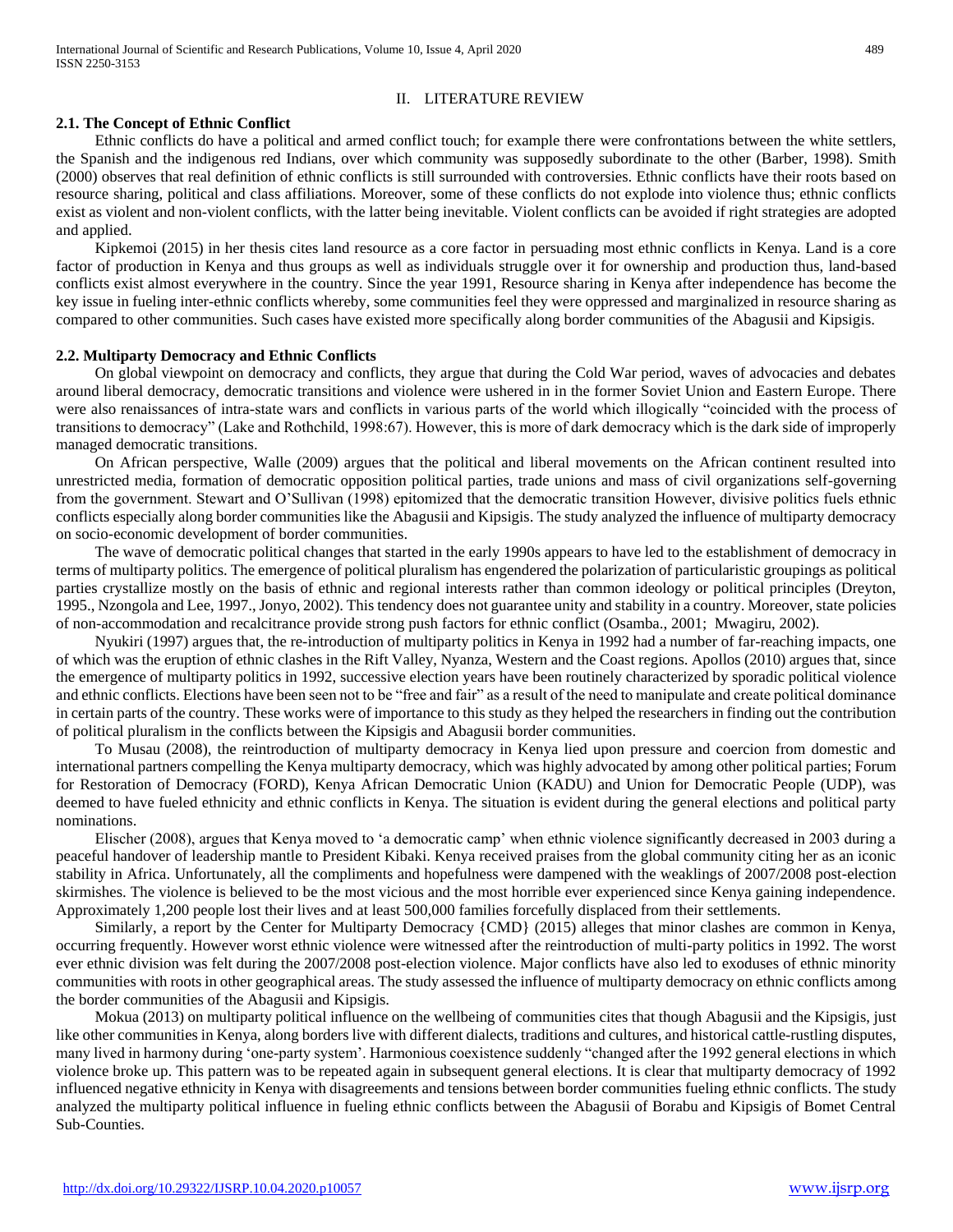# **2.3. Conceptual Framework**

 Kombo and Tromp (2006:98) define the "conceptual framework as a set of ideas and principles taken from relevant fields of inquiry and used to structure subsequent presentations". A conceptual framework therefore, shows the Dependent Variable (DV) and the Independent Variable (IV) as shown diagrammatically in Figure 2.1.

 The study was guided by the following conceptual framework. This study was anchored on the theory of ethnic conflict by Caselli and Coleman (2012) and identity theory by Eidelson *et al* (2003).

#### **2.4. Theory of Ethnic Conflict**

 The theory highlights the role of ethnic distance in leading to ethnic conflict; it states that; "ethnic groups are more likely to crash the more pronounced the differences between the groups that mark the ethnic cleavage. Supposing ethnic communities are grouped with letter A and B. According to the theory, dominant group A is the dominant group, we are more likely to observe exploration of group B by group A if (i) the ethnic distance between A and B is large; (ii) the country's endowment of appropriable resources is neither too small nor too large; (iii) group B has high per-capita income; (iv) group A has low per-capita income; (v) group A is small; and (vi) the efficiency costs of exploitation are modest." This theory is relevant to the study as both the Kipsigis and Abagusii may perceive that they have mutual suffering resulting in negative attitude to each other. However, it is not empirically established whether the case is as such in realism. The group conflicts arise on suspicion of political favoritism or command of the resources to one another's disadvantage.

 A conflict may be limited to one individual, who is conflicted within himself (the intrapersonal conflict). Team-conflicts are sometimes unavoidable and predictable, conflict is defined as "an activity which takes when conscious beings (individuals or groups) wish to carry out mutually inconsistent acts concerning their wants, needs or obligations". The inconsistent concerns escalate thus creating a conflict environment which eventually may lead into a fight between the opposing parties. However, processes of conflict management should be encompassed with the principle that all conflicts cannot necessarily be resolved, but learning how to manage conflicts can decrease the odds of non-productive escalation. The theory does not address such factors (Nnoli, 1998).

## **2.4.1. Identity Theory in Ethnic Conflict**

 Robert (1990) cites identity theory in ethnic conflicts by arguing out that human senses of belonging to a given community can have enormous contribution to an individual's relation with others i.e. that sense can give him/her the "warmth and strength" of belonging here thus, fighting the outside community becomes inevitable. Identity is often evocative which is mythical or imagined i.e. ethnicity.



# **Figure 2.1: Conceptual Model Source: Researchers, 2020**

 The study was conceptualized by the influence of ethnic conflicts as the independent variable operationalized through the influence multiparty democracy, political and administrative representation has in fueling ethnic conflicts along the border. Socioeconomic development is theorized as the dependent variable measured through violence levels, trade and land use disagreements as well as the general development of the area along the border between the Kipsigis and Abagusii. An increase or decrease in the dependent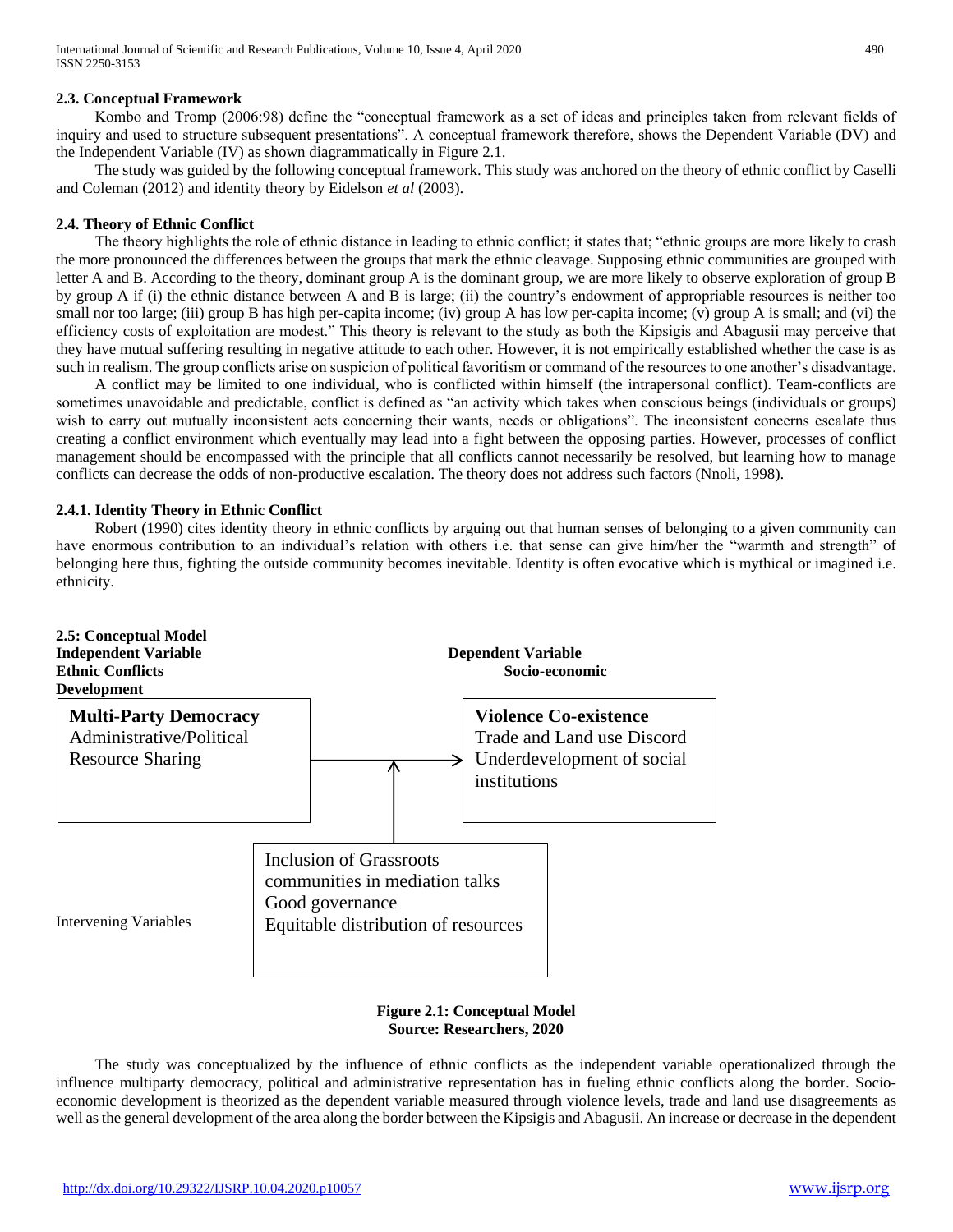factors will be determined by the intervening variable through factors such as; inclusion in mediation talks, good governance and equitable resource sharing.

#### III. RESEARCH METHODOLOGY

#### **3.1 Research Design**

 Nachmias (2005) defines a research design as a well-laid down plan of procedures used in guiding a given research investigation in data collection, analysis and interpretation of observable phenomenon made. The study adopted a correlation research design; correlation research is descriptive in that it cannot presume a cause-and-effect relationship. It can only establish that there is an association between two or more traits or performance. This involves collecting data on two or more finite variables to determine whether a relationship exists or not. Correlation research further described the nature of the relationship between ethnic conflicts and socioeconomic development of conflict affected ethnic groups". Correlation research helped in identifying the magnitude of relationships that existed between the variables (Kothari, 2011).

 This design gave a critical description of the status of ethnic conflict between the Abagusii and Kipsigis communities in relationship to the socio-economic development of the communities and the moderating influence of governance efforts of affected communities. The information gathered through correlation design was used to answer question that had been asked and used. When examining social issues that exist in a community. Hence, this design was adopted to describe and justify the findings related to the socio-economic development of the neighboring communities as a result of conflicts in this study.

#### **3.2 Study Area**

 The study was carried out in Borabu and Bomet Central Sub-counties of the Abagusii and kipsgis ethnic groups respectively. These sub-counties are housed within Nyamira and Bomet counties respectively. The Kenya National Bureau of Statistics (2012) notes that "Bomet County lies between latitudes  $0^{\circ} 29^{\circ}$  and  $1^{\circ} 03^{\circ}$  south and between longitudes 35 $^{\circ} 05^{\circ}$  and 35 $^{\circ} 35^{\circ}$  east. It is bordered by four counties namely; Nakuru to the East, Kericho to the North East, Nyamira to the South and Narok to the West. It has atotal land area of 2037.4km2. Bomet East, Bomet Central, Chapalungu, Konoin and sotik. According to the Kenya Population and Housing Census report (2009), Bomet County had a population of 782,531 people. This population is expected to grow to 991,968 by 2020.

 Bomet County Integrated Development Plan (CIDP), (2013) confirms that "Bomet Central has the highest population density of 494 people/km2, this is due to attractive economic opportunities in the constituency which include the rich agricultural land, commercial activities and the largest urban center Bomet town which also is the administrative center in the country hence large concentration of settlements within this particular area". The area of study was chosen because of the recurrence of ethnic conflicts and it also borders the Abagusii community in Borabu Sub-County.

 Majority of the farmers in the county do practice mixed farming ranging from tea, maize and dairy as the climate is conducive for agricultural production as witnessed by the large tea plantations in the area. The county has no known mineral or precious stones but has a number of rocks which are of economic value to the community (Bomet CIDP, 2013). The study focus was Bomet Central Sub-County which has a population of 126,520 and an approximate area of  $261.50 \text{ km}^2$ . The sub-county has the following Wards as shown in Table 3.1:

| Ward                 | <b>Sub-Locations</b>                               | <b>Population</b> |  |
|----------------------|----------------------------------------------------|-------------------|--|
| Silibwet<br>Township | Kapsimotwo, Silibwet, Chepngaina and Motigo        | 27,500            |  |
| Ndarawetta           | Teganda, Nyongores, Kabusare and Ngainet           | 22,069            |  |
| Singorwet            | Singorwet, Aisaik, Kabungut, Mugango and Kitoben   | 21,796            |  |
| Chesoen              | Kamogoso, Chesoen, Sibaiyan, Kiplelji and Kapkoros | 34,476            |  |
| Mutarakwa            | Solyot, Kapsangaru, Kanusin, Leldatet and Tarakwa  | 20,679            |  |
| <b>TOTAL</b>         |                                                    | 126,520           |  |

#### **Table 3.1: Bomet Central Sub-County Assembly Wards**

**Source:** Bomet County Integrated Development Plan, (2013)

 The study area for Abagusii ethnic community constituted Nyamira County "situated in the Western highlands of Kenya, it covers an area of 894 km² with a total population of 750,000. The population growth rate stands at 2.4%. it borders the counties of Kericho to the East, Bomet to the South East, Kisii to the south, Homabay to the west and Kisumu to the Northwest.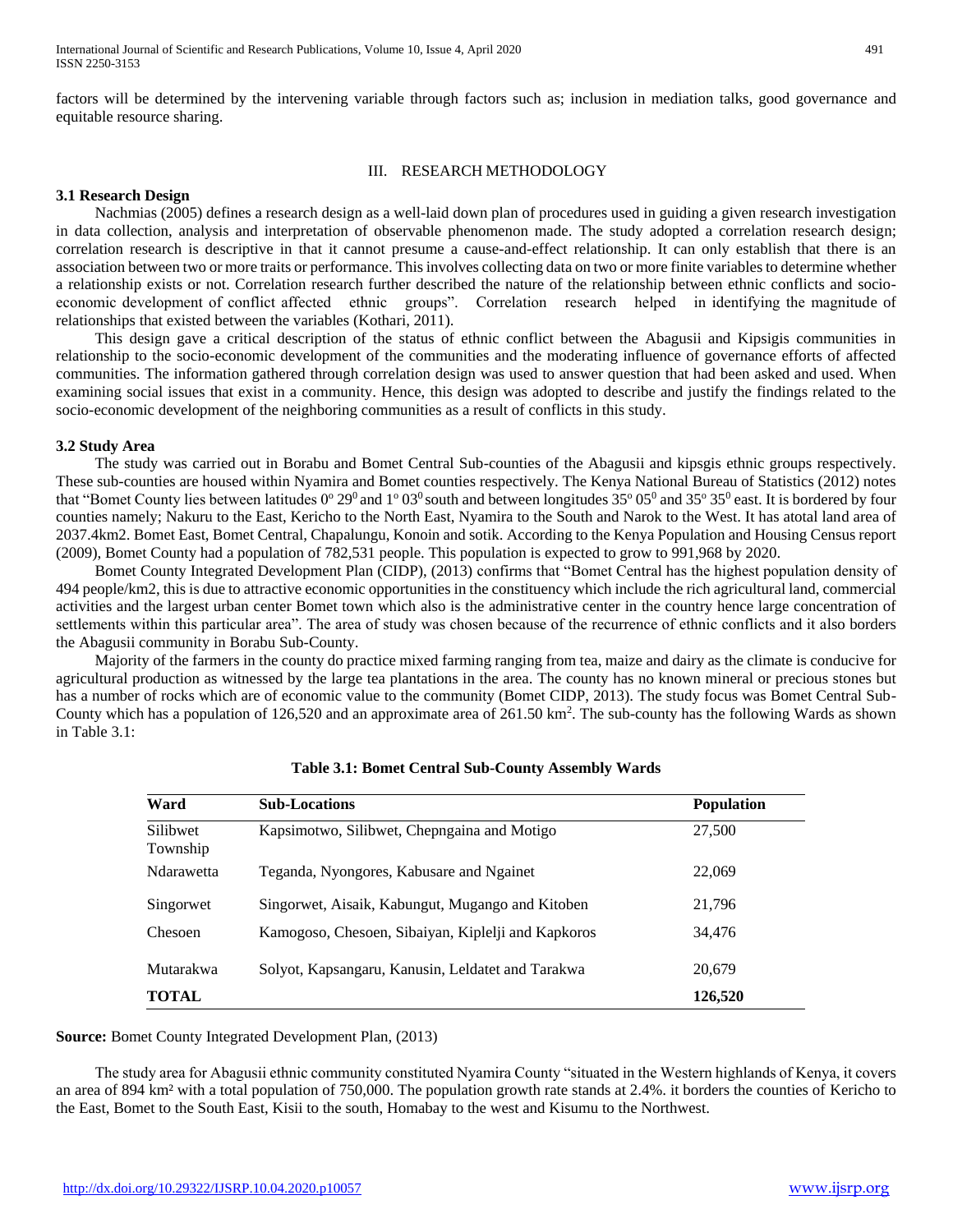The Borabu Sub-County was the study area of focus due to the recurrence of ethnic conflicts and is populated by both the Abagusii and Kipsigis ethnic communities. The Borabu Sub-County population is 117,090 (Kenya Population and Housing Census, 2009) with an area of 297.70 km<sup>2</sup>. The sub-county has the following Wards as shown in Table 3.2.

| Ward         | <b>Sub-Locations</b>                    |                 |          |        | <b>Population</b> |
|--------------|-----------------------------------------|-----------------|----------|--------|-------------------|
| Mekenene     | Mwongori,<br>Nyankononi/Kerumbe         | Mogusii, Kitaru | and      | 18,976 |                   |
| Kiabonyoru   | Omonono,<br>Nyaramba                    | Mokomoni,       | Nyangoge | and    | 43,664            |
| Nyansiongo   | Nyansiongo and Matutu                   |                 |          |        | 27,496            |
| Esise        | Manga/Raitigo, Ekerubo and Isoge/Kineni |                 |          |        | 26,965            |
| <b>TOTAL</b> |                                         |                 |          |        | 117,090           |

# **Table 3.2: Borabu Sub-County Assembly Wards**

**Source:** Nyamira County Integrated Development Plan, (2013)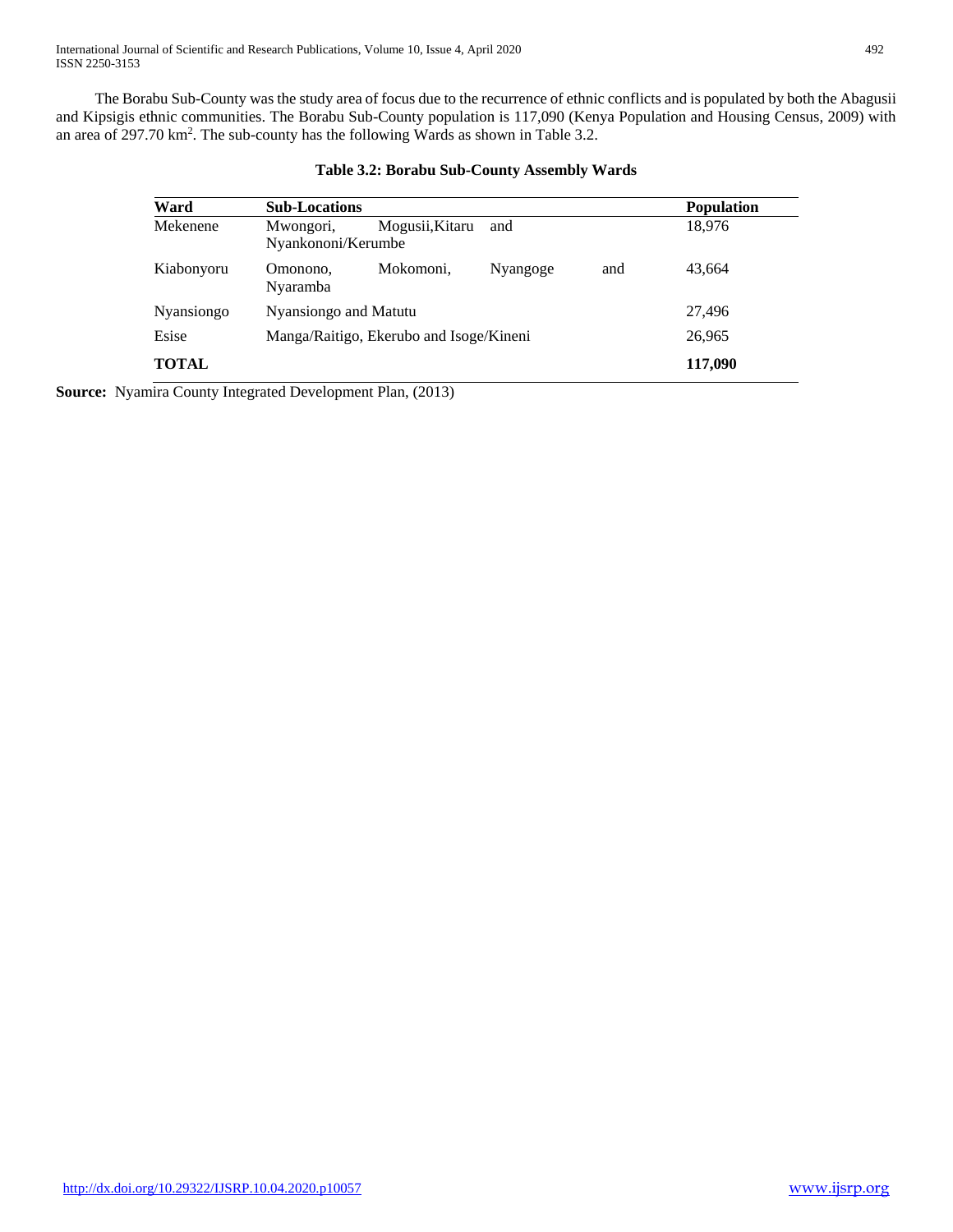

**Figure 3.1: Map of Borabu and Bomet** 

**Source:** Researchers, 2020

#### **3.3 Target Population**

 Kombo and Tromp (2006) define a population as "a complete set of individual, cases or objects with some common observable characteristics". The target population for both sub-counties was 243,610. Bomet Central Sub-County had 126,520 people while Borabu Sub-County population is 117,090 (KNBS, 2012). But in this study the target groups were the youth leaders, Church leaders, community elders, National government administrators and Non-governmental Organizations.

 In Bomet Central sub-county there were: 3900 Youth Leaders, 1020 Community Elders, 600 Church Leaders, 180 National government administrators and 21 Non-governmental Organizations while in Borabu sub-county there were: 3780 Youth Leaders, 870 Community Elders, 510 Church Leaders, 120 National government administrators and 17 Non-governmental Organizations. Apart from Non-governmental Organizations which were few in both sub-counties, to get the sample size the researchers used Mugenda and Mugenda (2003) formular who suggests that 30% is appropriate while for Non-Governmental Organizations since they were few, we sampled half of them.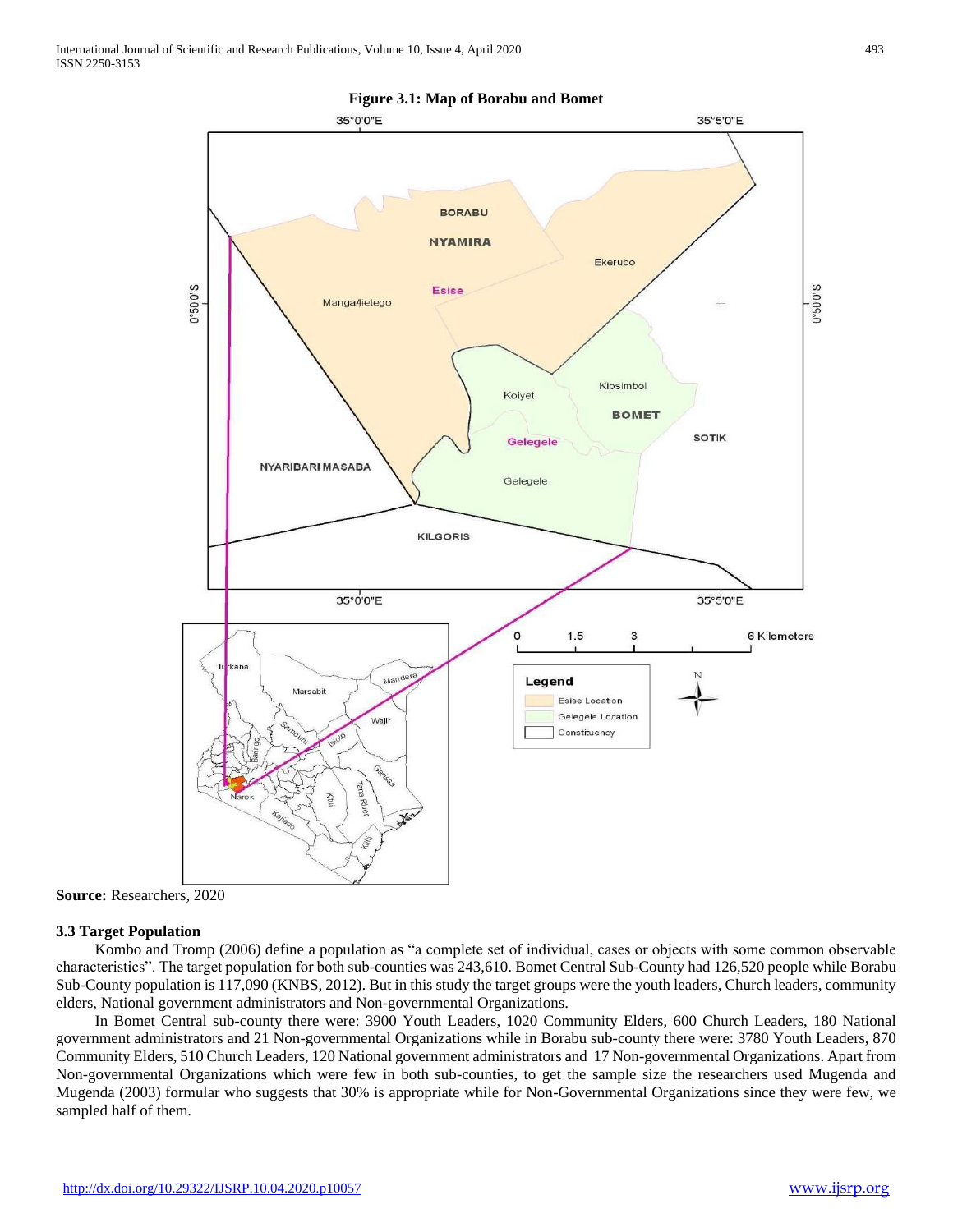## **3.4 Sample Size and Sampling Procedure**

 The target population of the study was 243,610 for the two Sub-Counties. This is more than 10,000 hence the on this basis, 384 respondents were sampled. Due to variations in number of household units in Bomet Central and Borabu Sub-Counties, a simple random sampling technique was adopted to determine the number of youth leaders, community elders and church leaders.

 Purposive sampling identified key informants for the study; National Government Administrators and Non-Governmental Organizations Directors. Key informants are considered as respondents rich with in-depth information related on subject under study. Furthermore, interviews with key informants ensure that gaps left out in other tools like questionnaires (Kombo and Tromp, 2006). Based on this, the study drew 200 respondents from Bomet Central Sub-County and 184 from Borabu Sub-County as shown in Table 3.3.

|                                                   | <b>Bomet Central</b> |               | <b>Borabu</b>     |               | <b>Sampling</b><br><b>Technique</b> |
|---------------------------------------------------|----------------------|---------------|-------------------|---------------|-------------------------------------|
|                                                   | <b>Population</b>    | <b>Sample</b> | <b>Population</b> | <b>Sample</b> |                                     |
|                                                   |                      |               |                   |               |                                     |
| <b>Youth Leaders</b>                              | 3900                 | 130           | 3780              | 126           | Simple Random                       |
| <b>Community Elders</b>                           | 1020                 | 34            | 870               | 29            | Simple Random                       |
| <b>Church Leaders</b>                             | 600                  | 20            | 510               | 17            | Simple Random                       |
| National<br>government<br>administrators          | 180                  | 06            | 120               | 04            | Purposive                           |
| Non-governmental<br><b>Organization Directors</b> | 21                   | 10            | 17                | 08            | Purposive                           |
| <b>TOTAL</b>                                      |                      | <b>200</b>    |                   | 184           |                                     |

**Table 3.3: Sample Size for Bomet Central and Borabu Sub-Counties**

**Source:** Researchers, 2020

#### **3.4.1 Sampling Strategy**

 In determination of sample size, the researchers used the formula provided by Mugendas' (Mugenda and Mugenda, 2003). While in determination of sample size of sub-groups. Borg and Gall (1989) formula was used. The formula is presented hereunder;  $N = Z^2 \cdot \text{pq}/d^2$ 

N=desired minimum sample size

Z=the standard normal deviate at confidence interval of 99% (1.96)

P=proportion in the target population estimated to have the characteristic of population under study (0.8)

 $Q=1-p(0.2)$  and

d=level of statistical significance of estimates (0.05) for desired precision thus derivation of multi-stage random sample size was; N=1.962\*0.8\*0.2/(0.05)2=384

#### **3.5. Data Collection Instrument**

 Kothari (2008) reports that the common tools used to collect data include questionnaires, interview guides, observation and document analysis. Oso and Onen (2009) support the use of questionnaires as the instrument of data collection for a rigorous research design. This study employed the use of questionnaires, interview schedules, observation and document analysis.

 Revilla (2015) defined a questionnaire as "a research instrument, consisting of a series of questions for the purpose of gathering information from the respondents in which questions should flow logically from one to the next". This study used both closed and openended questionnaires for respondents' varied opinion on the constructs. This instrument targeted the youth leaders, church leaders and community elders. **Interview guides** targeted views from the Sub-County administrators and elders as they are custodians of policy implementation and logically play the role of key informants on administrative strategies. Interviews were audio-taped by the researchers to confirm what might not be captured while taking notes during the interviews (Orodho, 2005). The questions were designed to appear exactly as the questions were asked. All respondents were given complete attention (Freeman and Matherson, 2009). An **observation checklist** was developed to aid the researchers to note observable features such as destroyed property and trade activities. **Document analysis** checklist was developed to help in identifying relevant documents related to ethnic conflicts and management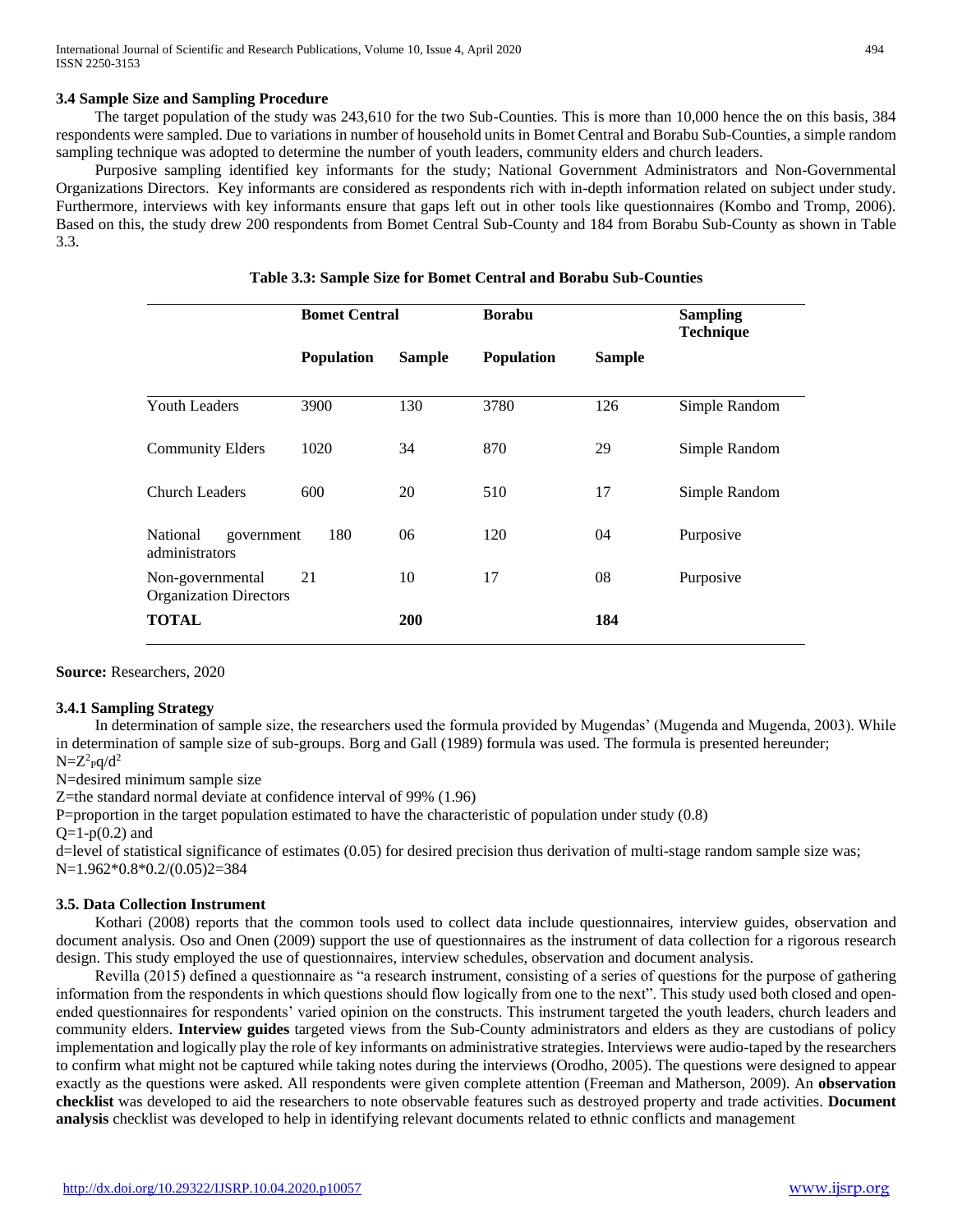#### **3.6. Data Analysis Techniques and Presentation**

 The collected data from the field was first categorized into quantitative and qualitative data: the categorized data was then checked for completeness, usefulness and accuracy. Qualitative data was coded into themes and sub-themes related to the objectives of the study. Quantitative data was subjected to data coding and entry into the statistical computer program, SPSS v23, to check for accuracy and reliability. Descriptive analysis was then conducted on both categories of data to describe the effects of conflict in Borabu and Bomet Central. Analyzed data was presented in form of descriptive statistics i.e. frequency tables and figures. Quantitative analysis further involved the use of inferential statistics; Pearson Correlation Moment and simple regression analysis to explore the relationship between ethnic conflict and socio-economic development of the Abagusii and Kipsigis along the border.

#### IV. RESEARCH FINDINGS AND DISCUSSIONS

 This section presents an analysis of the findings and discussions on demographic characteristics of respondents as well as objective of the study which was to: analyze multiparty democracy development influence on ethnic conflicts between the Abagusii and Kipsigis along the border.

**Table 4.1: Respondents' Response Rate**

#### **4.1 Response Rate**

|                                 | <b>Targeted Rate</b> | <b>Response Rate</b> | Percentage |
|---------------------------------|----------------------|----------------------|------------|
| <b>Bomet Central Sub-County</b> | 200                  | 120                  | 60%        |
| Borabu Sub-County               | 184                  | 110                  | 60%        |
| <b>TOTAL</b>                    | 384                  | <b>230</b>           | 60%        |

#### **Source:** Field Data (2020)

 The study gained 60% (230) response rate from a target of 384 respondents. Mugenda and Mugenda, (2003) recommends that, where a response rate of 50%, it is deemed adequate for analysis and reporting; 60% is good, 70% and over is excellent. The study therefore, attained a good response rate for analysis and reporting. This clearly shows that the response rate in this study was good.

#### **4.2 Demographic Characteristics of Respondents**

 The study analyzed the demographics of respondents based on the following characteristics; gender, age, education and the main economic activities in the study areas.

#### **4.2.1 Gender**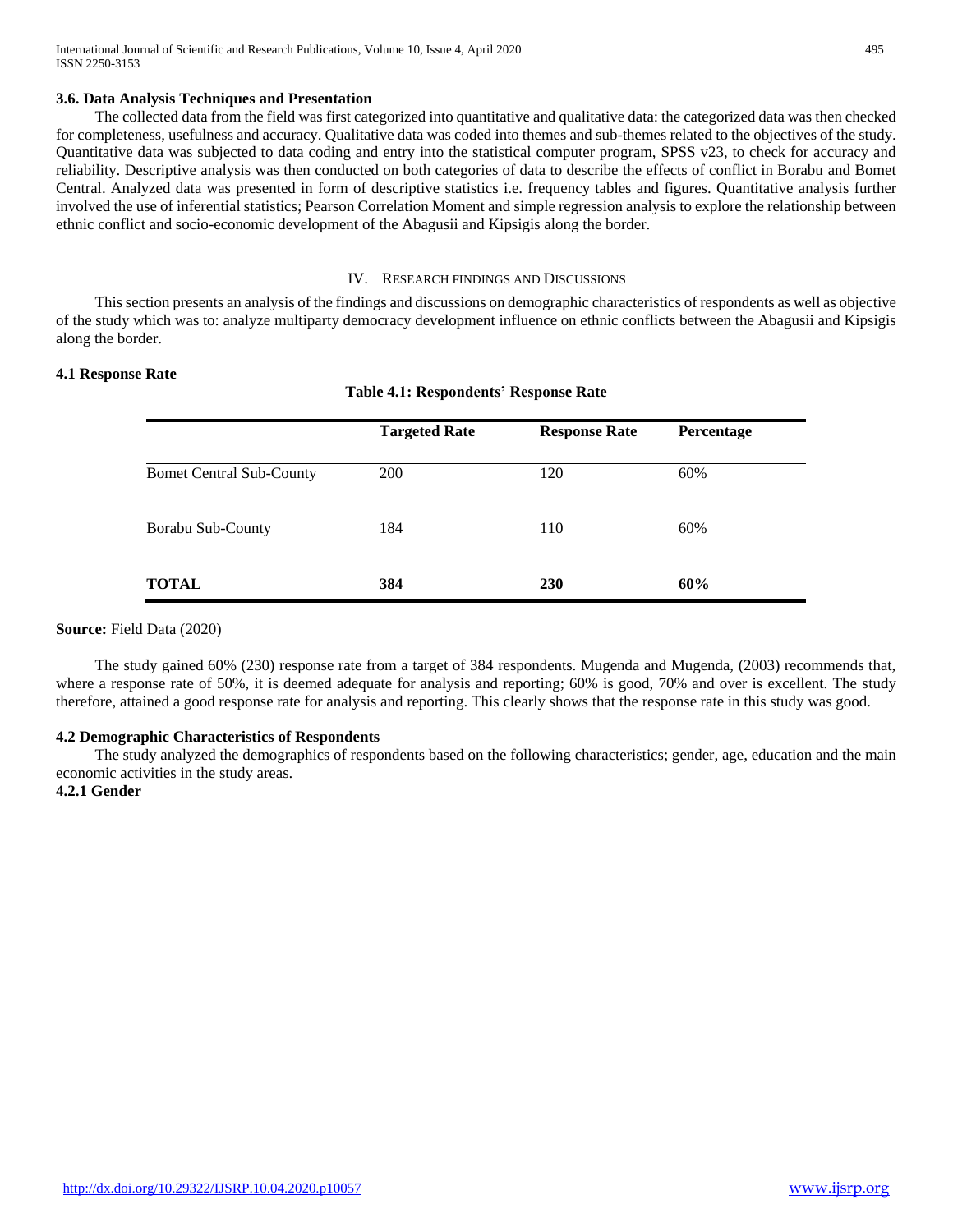

**Figure 4.1: Gender Representation for Bomet Central and Borabu Sub-Counties Source:** Field Data (2020)

 The study sought to establish the gender of 120 respondents from the Bomet Central and 110 respondents from Borabu Sub-Counties Respondents were thus asked to indicate their gender.

 The results in Figure 4.1 indicate that 58% (70) were male while 42% (50) were female for Bomet Central Sub-County. The results also indicate that 52% (57) were male while 48% (53) were female for Borabu Sub-County. The study established that most households are headed by male as opposed to their female counter parts. The results skewed against female gender in both Sub-Counties, indicating the persistent disparities that exist due to cultural issues which remain a potential source of conflict within the study areas. Yohannes *et al* (2005), in agreement to the study findings assert that socially, women are marginalized and oppressed through different mechanisms. For example, they are given to their husband (and his family) in rejecting (or killing) of baby girls and whipping women during cattle jumping ceremonies.

#### **4.2: Age of Respondents**

|                                     | Table 4.2: Age of Distribution for Bomet Central and Borabu Sub-Counties<br><b>Bomet Central</b> |                   | Borabu           |                   |
|-------------------------------------|--------------------------------------------------------------------------------------------------|-------------------|------------------|-------------------|
|                                     | <b>Frequency</b>                                                                                 | <b>Percentage</b> | <b>Frequency</b> | <b>Percentage</b> |
| $20-30$ years                       | 22                                                                                               | 18%               | 14               | 13%               |
| $31-40$ years                       | 55                                                                                               | 46%               | 52               | 47%               |
| $41-50$ years<br>50 years and above | 34<br>09                                                                                         | 28%<br>08%        | 31<br>13         | 28%<br>12%        |
| <b>TOTAL</b>                        | 120                                                                                              | 100%              | <b>110</b>       | 100%              |

**Source:** Field Data (2020)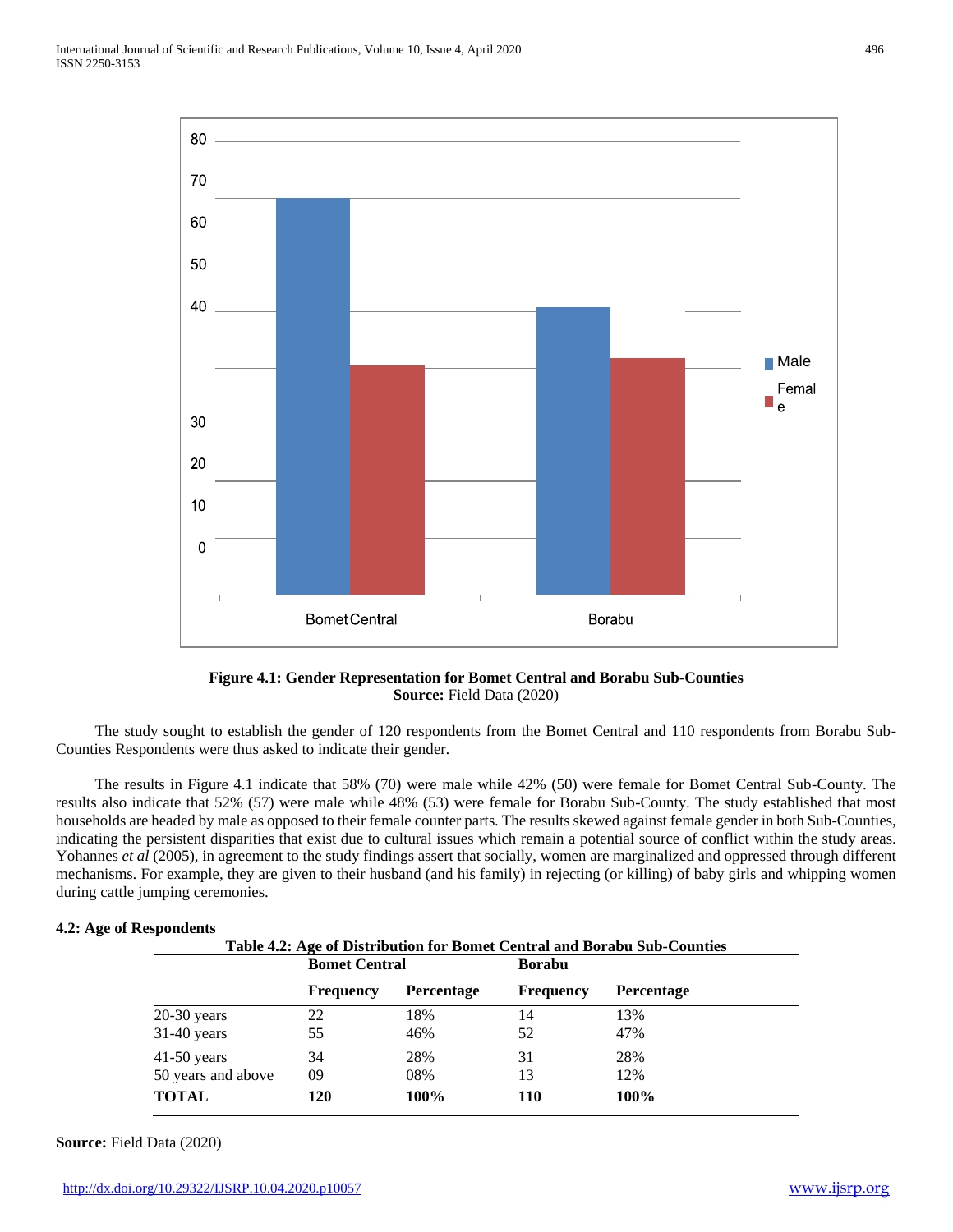The study sought to establish age distribution of respondents from Bomet Central and Borabu Sub-Counties. Respondents were thus asked to indicate their age as shown in Table 4.2. The results indicate that those in the age bracket of 20-30 years were 18% (22), 31-40 years were 46% (55), 41-50 years were 28% (34) and those above 50 years were 08% (9) for Bomet Central Sub-County. While those in the age bracket of 20-30 years were 13% (14), 31-40 years were 47% (52), 41-50 years were 28% (31) and those above 50 years were 12% (13) for Borabu Sub- County. The analysis indicates that respondents in the age bracket of 31-40 years were majority in both Sub-Counties at 47% representation.

 This age bracket represents young population and according to Mokua (2013) on ethnic conflicts, young persons are the weakest to be incited to trigger mayhem and instability due to their low levels of economic stability and experience in conflict resolution. Additionally, Mworia and Ndiku (2012) cite ethnic conflicts are attributed to political incitement of young people; who are resourcepoor and easy to lure to create tribal tensions.

## **4.2.3 Education Background**



**Figure 4.2: Education Background for Bomet Central and Borabu Sub-Counties**

**Source:** Field Data (2020)

 The study sought to determine the educational level of respondents. The results are given in Figure 4.2. The results indicate that out of the total 120 respondents from Bomet Central Sub-County, 64% (77) of respondents had primary education, 23% (27) had secondary education, and 13% (16) had tertiary education while none had university level of education. The results indicate that out of the total 110 respondents from Borabu Sub-County, 42% (46) of respondents had primary education, 48%(53) had secondary education, 9% (10) had tertiary education while 1% (1) had university education.

 The low education levels are indicative of the fact that majority of the respondents are affected by, low enrollment due to school inaccessibility, displacement and tensions which exist between the two groups. The low education levels can be used to aptly explain the frequent occurrence of ethnic conflicts which remain predominant. The results are in agreement with a report from KNBS (2012) which indicates that less than 15% of Bomet County residents have a tertiary level of education or above while a total of 35% of Nyamira County residents have a university level of education only.

An elder from Silibwet village, Bomet Central Sub-County in response to education levels asserted that:

*…during ethnic violence, education system is negatively affected due to destruction and displacement of people. Furthermore, here as parents don't send their children to school but rather use boys as herders to their livestock while girls are married off for livestock or land. However, things are changing slowly since the inception of Free Primary Education (FPE) system to cater for the need of the children as well as the peace we have today... (Field Interview at Silibwet village, 23rd November, 2019).*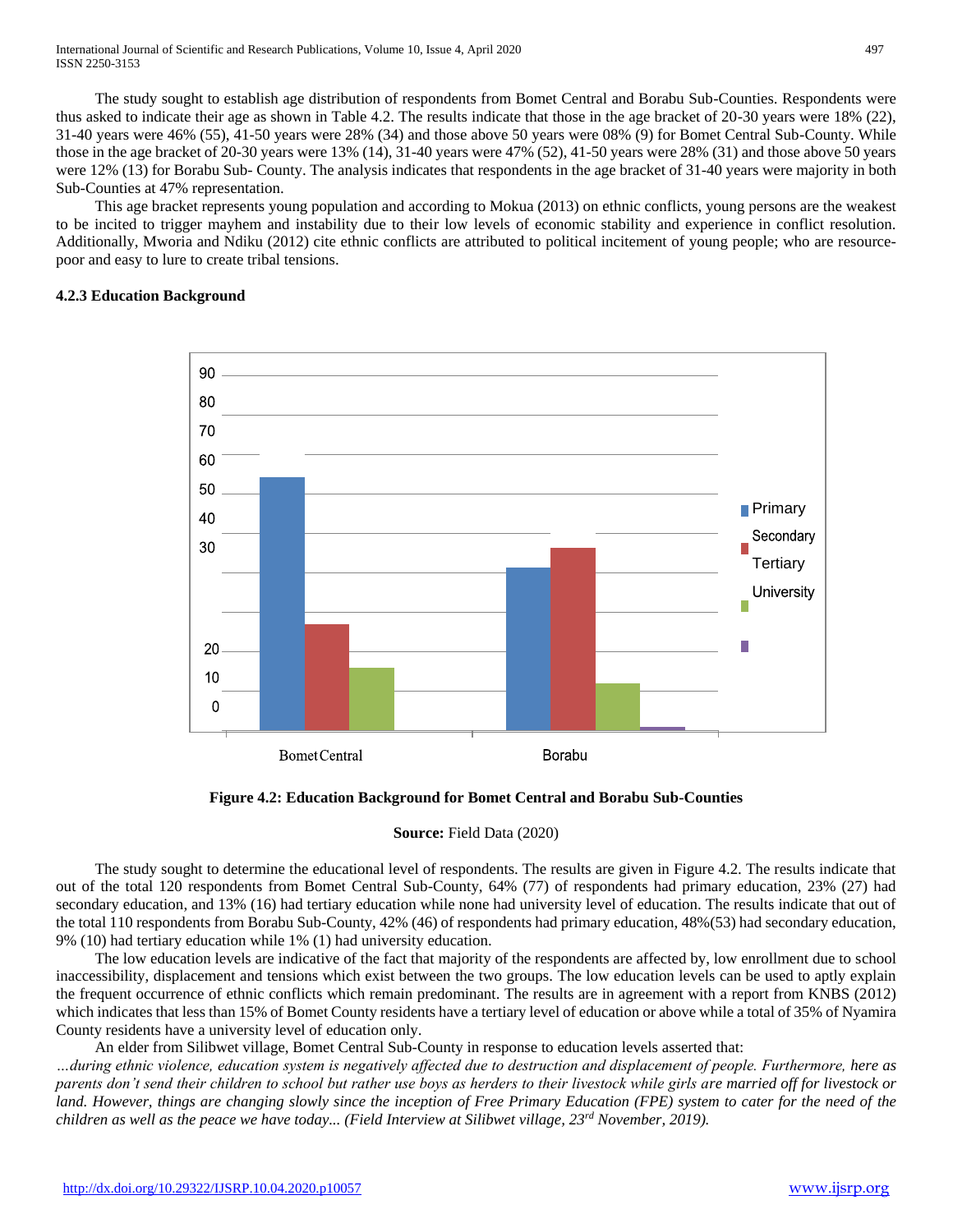Furthermore, Ombati (2012) in a survey along Abagusii/Kipsigis border revealed that schools in Borabu, Nyamira County, are still affected by the effects of ethnic violence. Some schools have never recovered while others are still feeling the effects for example; Manga Girls High School whose population reduced to 80 from 800 students.

 Both communities are affected by high level of illiteracy and school dropout owing to ethnic conflicts which render many families destitute. Additionally, small and light arms held by the locals including machetes, bows and arrows have fuelled tension, which is opined to remain the biggest security challenge in the region.



#### **4.2.4 Main Economic Activities**

## **Figure 4.3: Main Economic Activities for Bomet Central and Borabu Sub-Counties Source:** Field Data (2020)

 The study sought to determine the main economic activities of respondents. The results are given in Figure 4.3. The results indicate that out of the total 120 respondents from Bomet Central Sub- County, 73% (88) reared livestock, 10% (12) were agricultural farmers and 17% (20) carried out mixed farming. None of the respondents were involved in mining activities.

 The results also indicate that out of the total 110 respondents from Borabu Sub-County, 14% (15) kept livestock, 61% (67) were agricultural farmers and 25% (28) were mixed farmers while none was involved in mining. Farming and livestock rearing are the main economic activities in the Borabu and Bomet Central Sub-County respectively. It is imperative that economic activities like livestock keeping and land for agricultural activities could be one of the major reasons of repeated ethnic conflicts among the border communities of the Abagusii and Kipsigis.

# **4.3 The Influence of Multiparty Democracy Development on Ethnic Conflicts**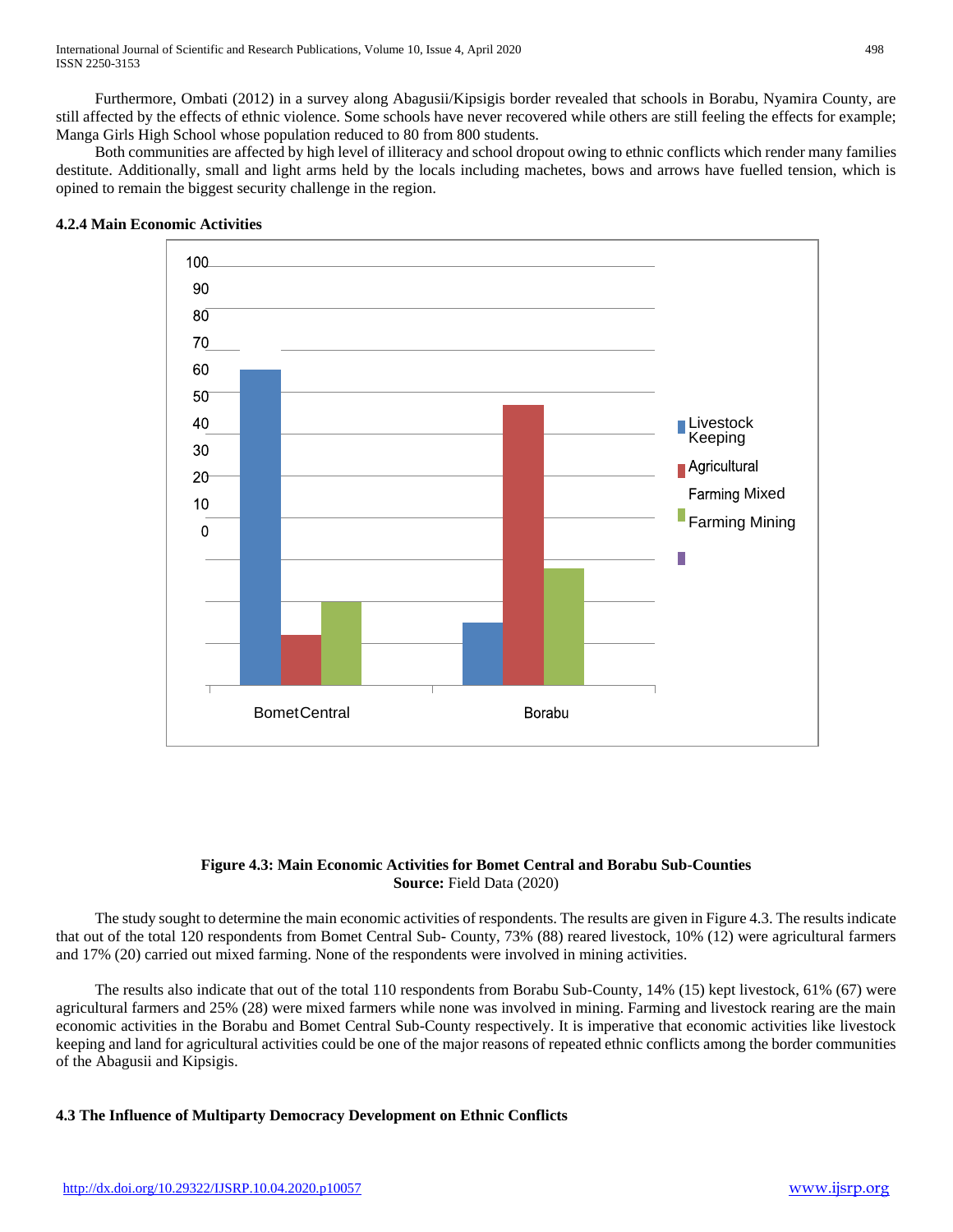In answering specific objective one of the study, the researchers pursued facts on the influence of multiparty democracy in fueling ethnic conflicts among border communities. The parameters for measuring multiparty democracy were; multiparty disagreements, multiparty elections, ethnicity, regional choice and political confrontations. The findings are as shown in Figure 4.4:





 Figure 4.4 presents findings on the influence of multiparty democracy on ethnic conflicts. The results indicate that out of the total 120 respondents from Bomet Central Sub-County, 13% (16) agreed that multiparty disagreements influenced ethnic conflicts while 87% (104) disagreeing, 23% (28) agreed that multiparty elections influenced ethnic conflicts while 77% (92) disagreeing, 51% (61) agreed that ethnicity and regional choice of leaders influenced ethnic conflicts while 49% (59) disagreeing and 13% (15) agreed that multiparty confrontations led to ethnic conflicts while 87% (105) disagreeing.

 The results also indicate that out of the total 110 respondents from Borabu Sub-County, 08% (9) agreed that multiparty disagreements influenced ethnic conflicts while 92% (101) disagreeing, 53% (58) agreed that multiparty elections influenced ethnic conflicts while 47% (52) disagreeing, 20% (22) agreed that ethnicity and regional choice of leaders influenced ethnic conflicts while 80% (88) and 19% (21) agreed that multiparty confrontations led to ethnic conflicts while 81% (89) disagreeing. From the findings, multiparty democracy influenced ethnic conflicts among the Abagusii and Kipsigis border communities through ethnicity and regional choice as well as multi-party elections.

 Duffield (2012) on elections cite that presidential candidates and their political parties have always got huge following and support from geographical zones dominated by groups whose ethnicity is the same as that for the presidential candidates. Ethnic groups whose presidential candidates win in elections are viewed by the rest of the ethnic groups as being favoured by the ruling government in terms of public appointments. This tendency draws a wedge in the nature of relations and coexistence among the various ethnic groups in the country.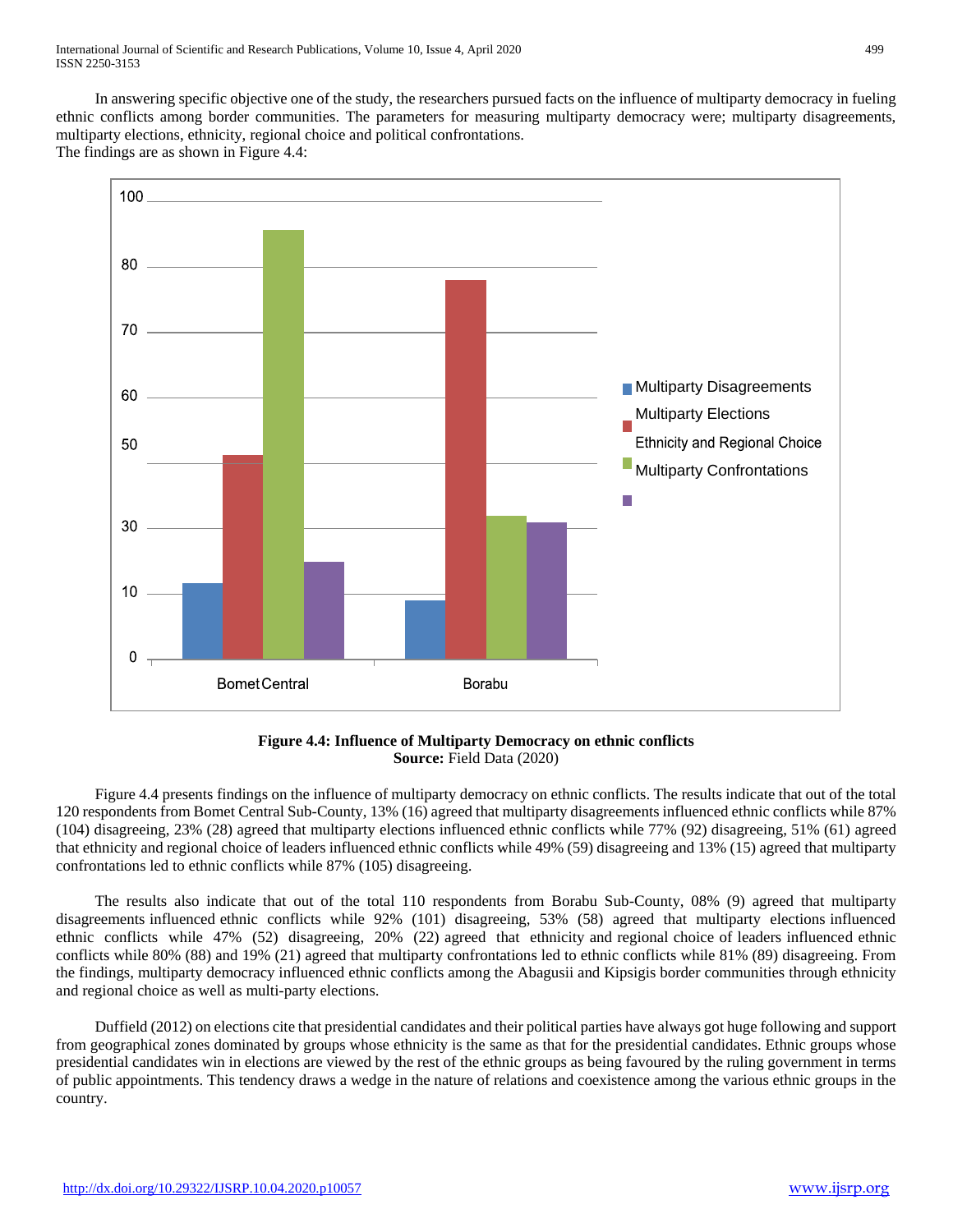The findings are in tandem with those findings of Mokua (2013) on multiparty political influence on the wellbeing of communities. Harmonious coexistence suddenly It is clear that multiparty democracy of 1992 influenced negative ethnicity in Kenya with disagreements and tensions between border communities fueling ethnic conflicts. Furthermore, a report by CMD (2015) acknowledges that ethnic conflicts in Kenya occur frequently, since the reintroduction of multi-party democracy in 1992. Worst ethnic violence was witnessed during the 2007/08 post-election.

## An administrator from Nyansiongo Ward asserted that:

 *…during general elections, confrontations and disagreements are witnessed among the Abagusii and Kipsigis communities bordering each other due to choice of their leaders especially at the presidential level. It has never happened where the two communities supported same presidential aspirant. This is where ethnicity rises to violence and conflicts... (Field interview with an administrator at Nyansiongo, 19th December, 2019)*

 Contrary to the findings that multiparty democracy influences ethnic violence, Butterfield (2005) argued that conflicts at times accelerate development in various spheres. Conflicts can be about heightened security, institutional development, economic boost, cultural significance, networks and representation. Additionally, peace-building is part of the security dimension focusing on human rights, conflict resolution and social cohesion.

## A respondent from Esise argued that:

 *…the ethnic violence has led to improved security organs in the area for example; we have a new police post mandated with enhancing security in the area. Other government institutions National Cohesion and Integration Commission have had communal meetings in the area. Development projects have also been initiated in both regions…. (Respondent from Esise Ward, Borabu Sub-County, 27th November, 2019).*

 It is imperative that multiparty democracy influenced ethnic conflicts among the Abagusii and Kipsigis border communities through elections which are marred with disagreements and confrontations due to ethnicity and choice of leaders to represent them. However, ethnic conflicts also accelerated development in various spheres like heightened security measures, development of various projects, economic boost through trade, cultural significance, networks and Representation through governance.

# **V.** SUMMARY, CONCLUSION AND RECOMMENDATION

#### **5.1 Summary**

 The study analyzed multiparty development and its influence on ethnic conflicts between the Abagusii and Kipasigis border communities. It was found out that multiparty democracy influenced ethnic conflicts among border communities through; ethnic and regional choice, multiparty elections and multiparty disagreements. However, it was argued that conflicts at times accelerated development in various spheres including security, institutional development, economic boost, cultural significance, networks and representation.

#### **5.2 Conclusion**

 The study analyzed multiparty development and its influence on ethnic conflicts between the Abagusii and Kipasigis border communities. It was concluded that multiparty democracy influenced ethnic conflicts especially among border communities. However, the ethnic conflicts also brought development in the region be it security or networks.

#### **5.3 Recommendation**

 It was found that multiparty democracy has a role in the repeated ethnic conflicts along the border line of the Abagusii and Kipsigis communities. The study therefore recommends that sensitization and awareness programs if put in place to educate the communities on the importance of multiparty democracy in our society. Such an initiative can be championed by the County Governments of Nyamira and Bomet, the non-state actors and the national government through National Cohesion and Integration Commission and CMD.

#### **REFERENCES**

- [1] Apollos, M. (2010). Armed Conflict and the Law, Nakuru: The Center for Conflict Resolution
- [2] Barber, J. (1998). Imperial Frontier: a study of retaliations between the British and the pastoral tribes of North East Uganda, East African Publishing House, Nairobi.
- [3] Borg, W.and Gall, M. (1989). Educational Research. New York Longman
- [4] Bosire, P. (2013). Authoritative-Ekegusii\_English dictionary, Nairobi, Ekegusii Encyclopedia thesis.
- [5] Butterfield, H. (2005). Towards an enhanced understanding of diplomacy as the business of peace. Department of International Relations, Bond University: Stuart Murray
- [6] Caselli, F. and Coleman, J. (2012). The theory of Ethical conflict.Journal of European Economic Ass. No. 10
- [7] Center for Multiparty Democracy (2015). Kenya's Unfinished Democracy: A Human Rights Agenda for the New Government. Human Rights Watch.14 (10A).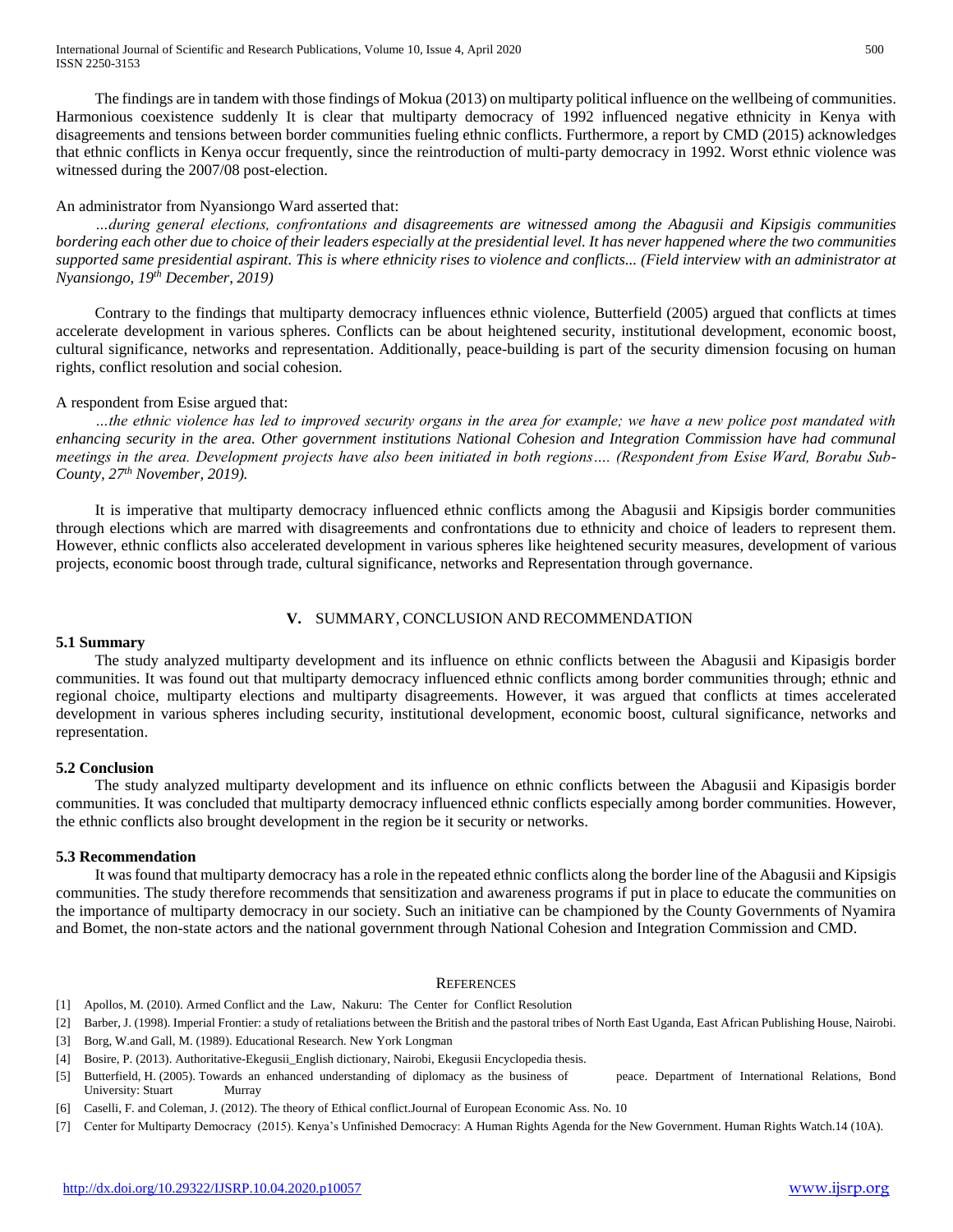- [8] Chepkemoi, K.L., Wamalwa, D.N & Simiyu, R. (2017). Peace Building and Management of Inter-Ethnic Cnflict between the Kipsigis and Abagusii living along Chebilat/Borabu Border of Bomet and Kisii County, Kenya. Research Journali's Journal of Education, Vol. 5/ No 3.March
- [9] Coalition for Peace in Africa (2011). Playing With Fire: Weapons Proliferation, Political Violence and Human Rights in Kenya. New York, Washington, London and Brussels: Human Rights Watch.
- [10] County Integrated Development Plan (2013). Nyamira County Integrated Development Plan. Government Printers, Nairobi.
- [11] County Integrated Development Plan, (2013). Bomet County Integrated Development Plan. Government Printers, Nairobi.
- [12] Dreyton, S. (1995). Demystifying Tribalism: Identity, Politics and Conflict in Modern Africa. Bulleting No. 1. Dakar: CODESRIA
- [13] Duffield, M. (2012). Ethnic War and International Humanitarian Intervention: A Broad Perspective. In: Turton D. (ed.) War and Ethnicity. Global Connections and Local
- [14] Violence, University of Rochester Press, Woodbridge.
- [15] Ebegbulem, J. (2015). Ethnic Politics and Conflicts in Nigeria: Theoretical Perspective. Calabar: Kings View Publishing House
- [16] Eidelson, L., Roy, J., and Judy I. (2003). Dangerous ideas: Five beliefs that propel groups toward conflict. American Psychologist 58 (3): 182–192
- [17] Elischer, S. (2008).The role of ethnic political parties in conflict: a particular focus on the Kenyan 2007-08 Post-Election Violence. German Institute of Global and Area Studies.
- [18] Freeman, W. and Matheson, G. (2009). Question and Answer–(interview schedule). University of Missouri's
- [19] Jonyo, F. (2002). Ethnicity in Multiparty Electoral Politics. In Chweya, L. (ed) Electoral Politics in Kenya. Nairobi: Claripress
- [20] Kakai, P. W. (2000). Inter and Intra-ethnic Conflicts in Mt. Elgon and Trans-Nzoia District Since 1875". PhD Thesis, Nairobi: Kenyatta University.
- [21] Kenya National Bureau of Statistics (2012). Bomet Central Constituency: Details on Wards.
- [22] Kenya National Bureau of Statistics, (2012). Borabu Constituency: Details on Wards.
- [23] Kenya National Bureau of Statistics (2013). Exploring Kenya's inequality. Pulling Apart or Pulling Together: Nairobi
- [24] Kenya Population and Housing Census (2009). Kenya Population and Housing Census analytical report. Government Printers Nairobi.
- [25] Kiliku, O. (1992). The parliamentary select committee to investigate ethnic clashes in Western and other parts of Kenya.
- [26] Kipkemoi, L. (2015). Factors Influencing Inter-ethnic Conflicts in Kuresoi North Sub-County: a thesis submitted to the University of Nairobi, Kenya.
- [27] Kipkorir, J. (1973). The Agricultural Changes in the Kipsigis land C. 1894-1963: A Historical Inquiry. Ph.d Thesis.Kenyatta University.
- [28] Kombo, D. and Tromp, L. (2006). Proposal and Thesis Writing. Nairobi: Pauline Publications Africa
- [29] Kothari, C. (2008). Research methodology methods and techniques. New international Publisher's University of Rajastham, India.
- [30] Kothari, C. (2011). Research methodologymethods and techniques. New international Publisher's University of Rajastham, India.
- [31] Lake, D. and Rothchild, D. (1998). The International Spread of Ethnic Conflict. Princeton: Princeton University pres.
- [32] Lamphear, J. (1994). The Evolution of Ateker 'new model' armies: Jie and Turkana. In: MarkakisJ. (ed) Ethnicity and Conflict in the Horn of Africa, Macmillan, London.
- [33] Matson, N. (1983). Water Resources and Conflicts in the Middle-East. UNDP
- [34] Mokua, L. (2013). The cycle 3 ethnic political violence experienced in Kenya (Moi University).
- [35] Mugenda, A. and Mugenda, O. (2003). Sample size and Instrument validity and research Vol. 4 Research Methodology sample for social research (validity) of research instruments
- [36] Muriuki, K. (1974). Ethnicity, Nationalism and Democracy in Africa: The Dilemma of Sustainability. A paper read at a UNESCO Seminar
- [37] Musau, R. (2008). Ethnic Conflict and Transition to Democracy in Africa: Recurrence of Ethnic Conflicts in Kenya (1991-2008), University of Vienna.
- [38] Mwagiru, M. (2002). Elections and the Constitutional and Legal Regime in Kenya. In Chweya, L. (ed) Electoral Politics in Kenya. Nairobi: Claripress.
- [39] Mwangi, S. and Njuguna, S. (2005). Sporadic Ethnic Violence: Why Has Kenya not Experienced A Full Blown Civil War? Inter-Region Economic Network (IREN).
- [40] Mwanzi, H. (1977). A History of the Kipsigis.Nairobi: East African Literature Bureau.
- [41] Mworia, L.and Ndiku, J.(2012). Inter-ethnic Conflict in Kenya: A Case of Tharaka- Tigania Conflict: Causes, Effects and Intervention Strategies.Journal of Research in Peace, Gender and Development, 2(7).
- [42] Nachmuias, V. (2005). The critical random graph. Outline publication
- [43] Nnoli, O. (1998). Ethnic Conflicts in Africa. Nottingham: Codesria.
- [44] Nyukiri, B.K. (1997). The Impact of past and Potential Ethnic Conflicts on Kenya's stability and Development. A paper prepared for the USAID Conference on Conflict Resolution in the Great Horn of Africa, June 1997.
- [45] Nzongola, N. and Lee, M. (1997). The State and Democracy in Africa. Harare: AAPSH.
- [46] Ochieng, W. (1974). A Pre-Colonial History of the Gusii of Western Kenya C.AD 1500 1914.Nairobi: East African Literature Bureau
- [47] Ogot, B. (1976). Ethnicity, Nationalism and Democracy: A kind of Historiography. In Ogot, B. A. (ed) Ethnicity, Nationalism and Democracy in Africa. Maseno Institute of Research and Postgraduate Studies: Maseno University College.
- [48] Ombati, M. (2012). Cycle 3 ethnic political violence experienced in Kenya (Moi University)
- [49] Omwenga, H. (2016). Cross Border Conflicts between the Kipsigis and Abagusii of Kenya, 1963-2002. A thesis research submitted to Kenyatta University, Kenya.
- [50] Orodho, J. (2005). Techniques in writing research proposals and regards in education and social screening Nairobi, Mesota publishers
- [51] Osamba, J.O. (2001). Violence and the Dynamics of Transition: State, Ethnicity and Governance in Kenya. African Development, XXVI(1& 2)
- [52] Oso, W. and Onen, D. (2009). General guide to writing research proposal and report.2nd
- [53] edition.Makerere University, Kampala.
- [54] Osogo, E. (1966). Ethnicity and its Management in Africa: The Democratization Link.CASS Occasional Monograph. (2): Malthouse Press.
- [55] Revilla, M. (2015). Correction for measurement Towards understanding participating Justice
- [56] 2002 New York, NY Psychology Press US/Institute.
- [57] Robert, A. (1990). Conflict in Organizations. In Kevin R. Murphy; Frank E. Saal. Psychology in Organizations: integrating Science and Practice. Psychology Press. pp. 197–216.
- [58] Robert, P. (2000). Conflict analysis appropriate to social identity. Harvard University press